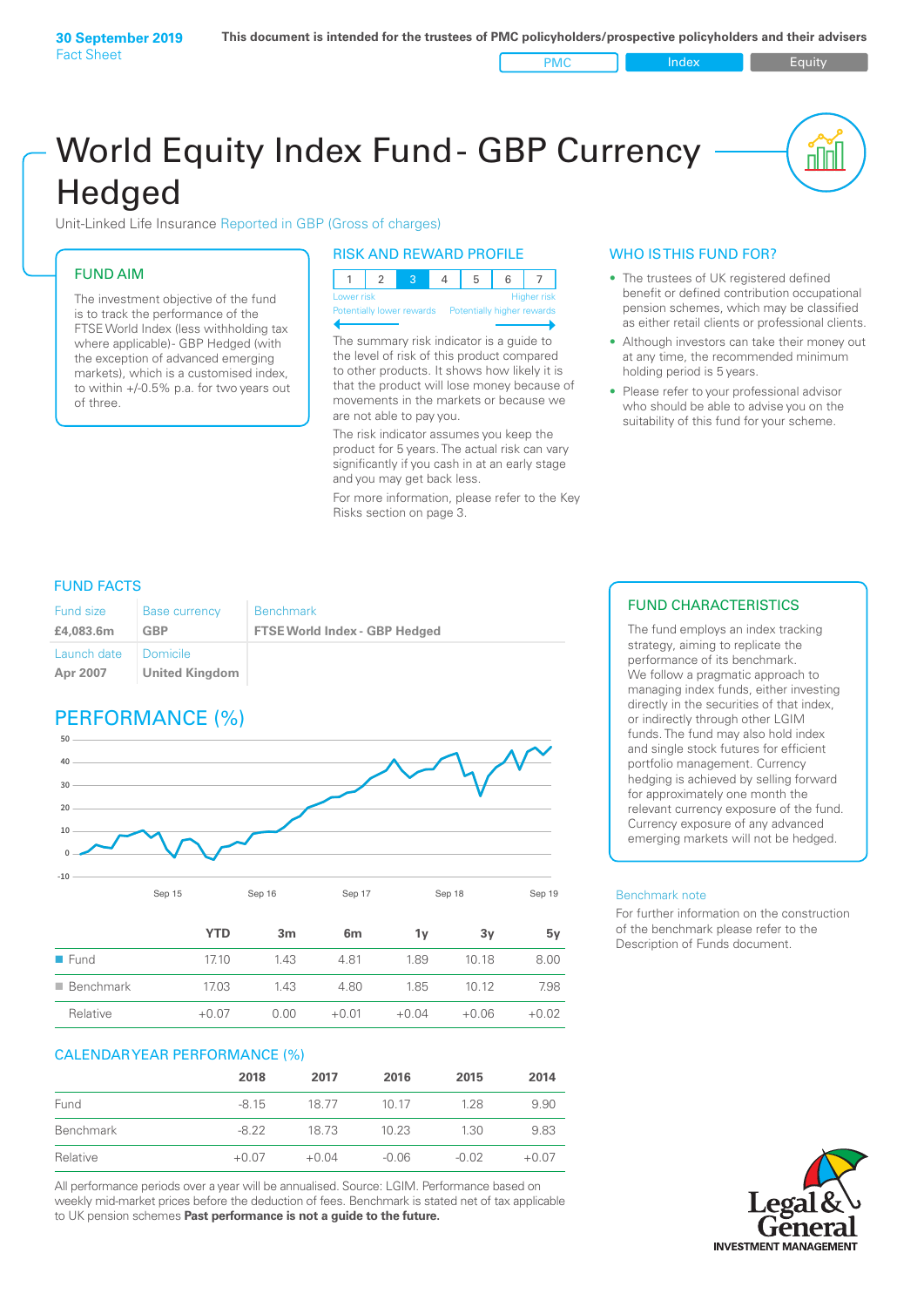# World Equity Index Fund - GBP Currency Hedged

Unit-Linked Life Insurance Reported in GBP (Gross of charges)

## PORTFOLIO BREAKDOWN

All data source LGIM unless otherwise stated. Totals may not sum due to rounding. In order to minimise transaction costs, the Fund will not always own all the assets that constitute the index and on occasion it will own assets that are not in the index.



#### SECTOR (%)

| $\blacksquare$ Financials  | 20.7 |
|----------------------------|------|
| ■ Technology               | 16.4 |
| $\blacksquare$ Industrials | 13.4 |
| ■ Consumer Goods           | 11.5 |
| ■ Consumer Services        | 11.4 |
| $\blacksquare$ Health Care | 112  |
| $\Box$ Oil & Gas           | 5.1  |
| ■ Basic Materials          | 4.0  |
| $\blacksquare$ Utilities   | 3.5  |
| $\Box$ Other               | 28   |



| $\blacksquare$ Large     | 82.6 |
|--------------------------|------|
| $\blacksquare$ Mid       | 174  |
| $\blacksquare$ Undefined | 0 Q  |

■ Top 10 holdings 12.0% Rest of portfolio 88.0% No. of holdings in fund 2,743 No. of holdings in index 2,585

| Microsoft Corp           | 24             |
|--------------------------|----------------|
| Apple Inc                | 23             |
| Amazon Com Inc           | 16             |
| Facebook                 | 1 <sub>0</sub> |
| JPMorgan Chase & Co      | O 9            |
| Alphabet CI C            | 0.8            |
| Alphabet CI A            | 0 S            |
| Johnson & Johnson        | 0 S            |
| Nestle                   | 0 7            |
| Procter & Gamble Company | () /           |
|                          |                |

#### COUNTRY (%)

|   | <b>United States</b> | 58.4 |  |
|---|----------------------|------|--|
|   | Japan                | 8.5  |  |
| 4 | United Kingdom       | 5.4  |  |
|   | France               | 3.4  |  |
|   | Canada               | 3.0  |  |
| O | Switzerland          | 2.9  |  |
|   | Germany              | 2.7  |  |
|   | Australia            | 2.4  |  |
|   | Korea                | 1.5  |  |
|   | : Other              | 11.7 |  |
|   |                      |      |  |



The Index Fund Management team comprises 25 fund managers, supported by two analysts. Management oversight is provided by the Global Head of Index Funds. The team has average industry experience of 15 years, of which seven years has been at LGIM, and is focused on achieving the equally important objectives of close tracking and maximising returns.